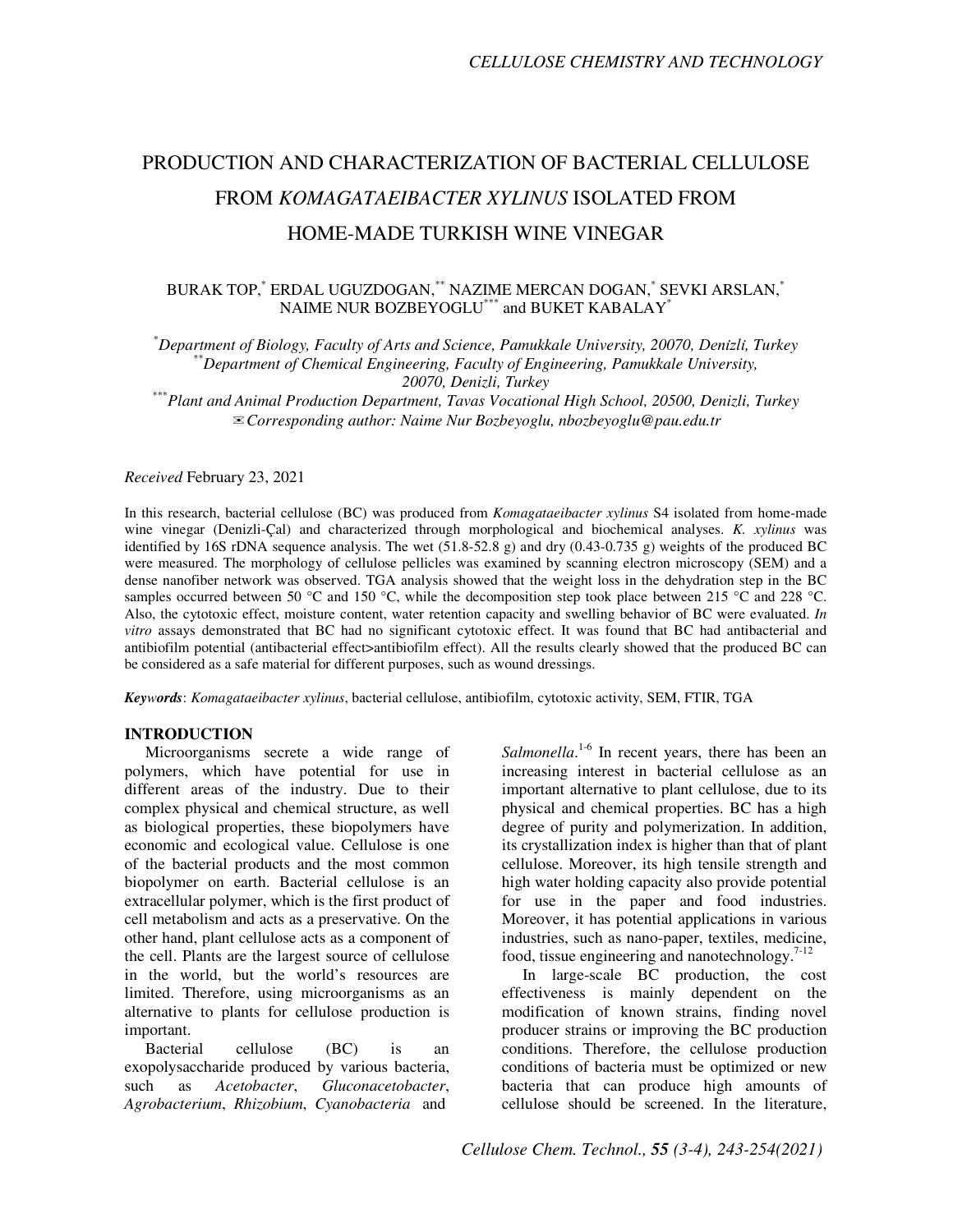many researchers have investigated the effects of novel isolated strains, different media, carbon and nitrogen sources, culture conditions, static and agitated incubation on the production of bacterial cellulose.2,13-17

In the present study, we aimed to determine the ability of BC production of a local isolate *Komagataeibacter xylinus* S4 strain in HSmodified with various carbon sources, such as glucose, mannitol, sucrose, arabinose and lactose. Also, the obtained BC was characterized by FTIR, SEM and thermal analysis, as well as in terms of its water holding capacity, antimicrobial and cytotoxic activities.

# **EXPERIMENTAL**

## **Strain isolation of and identification**

The strain S4 was isolated from home-made Turkish vinegar (Denizli-Çal, Turkey). First, the BC membrane was washed with saline water containing PBS. After that, for isolation and in all manipulations, Hestrin-Schramm (HS) medium was used (g/L): glucose 20; disodium hydrogen phosphate, 2.7; citric acid, 1.15; peptone 5; yeast extract, 5; agar,  $14.^{18}$  The DNA of the isolated S4 strain was isolated by using the GeneJET Genomic DNA Purification Kit (Thermo Scientific) according to the manufacturer's procedure. The 16S rDNA gene was amplified by using the primers 27F (AGAGTTTGATCCTGGCTCAG), 529F<br>(GTGCCAGCMGCCGCGG) and 1491R (GTGCCAGCMGCCGCGG) and (ACGGCTACCTTGTTACGACTT) on Thermalcycler (QLS Optimus 96G). The polymerase chain reaction (PCR) mixtures consisted of 15 µl 2X Amp Master Taq (GeneAll), 2 µl for reverse and forward primers, 5 µl DNA template and 6 µl PCR grade  $H_2O$ . The PCR products were checked by using 1% agarose gel electrophoresis. The PCR products were isolated from the gel and sequenced. The bacterial strain was identified by 16S rDNA analysis (Triogen Biotechnology, Istanbul, Turkey).

## **Biochemical and physiological tests**

For the phenotypic and chemotaxonomic characterization of the S4 strain, morphological, physiological and biochemical tests were carried out (Table 1). The acetic acid production of the S4 strain was confirmed by Carr medium (g/L: yeast extract, 30; Bromocresol Purple, 0.022; agar, 20; ethyl alcohol 20 mL/L) and Frateur medium (g/L: glucose, 0.5; peptone, 3; yeast extract, 5; calcium carbonate, 15; agar, 12; ethyl alcohol, 15 mL/L). $^{19}$  In order to observe the cellulose production activity of the S4 strain on the solid medium, a fluorescent brightener 28 (FB28, Calcofluor White), with non-specific fluorochrome binding to cellulose, was added at 0.2 g/L in HS medium and the colonies on the surface of the agar medium were examined under UV.<sup>20</sup>

## **Bacterial cellulose production**, **culture conditions and bleaching of cellulose**

The S4 strain was incubated at 30  $\degree$ C for 4-14 days in HS medium. At the end of the incubation period, the BC formed on the surface of the medium was gently taken and kept in 0.1 M NaOH at 80 °C for 1 h. After the BC was washed with  $dH<sub>2</sub>O$  until the BC reached neutral pH,<sup>21</sup> it was lyophilized and stored at -20  $\rm{^{\circ}C}$  for analyses.

# **Water absorption**

The water absorption capacity of the BC sample was determined by the method described by Lin *et al.*<sup>22</sup> with slight modifications. Briefly, lyophilized and dried BC membranes were cut into small pieces (4x4 cm) and were weighed (labelled as  $W<sub>dry</sub>$ ). The material was merged into water and incubated at 25 °C for 24 h. Specimens were removed at certain intervals and then weighed  $(W<sub>wet</sub>)$  after removing excess water. The water absorption was determined by calculating the increase in weight percent by the formula:

Water absorption  $(\%) = [(\text{Wet weight of BC} - \text{Dry})]$ weight of  $BC$ )/Dry weight of  $BC$  $x100$  (1)

Similarly, the moisture content of bacterial cellulose was calculated by using the following formula. Two replications were performed for this experiment.

Moisture content (%) =  $[(W_{wet}-W_{dry})/W_{wet}] \times 100$  (2)

# **Water retention**

The water retention capacity of bacterial cellulose was determined according to the method of Lin *et al.*<sup>22</sup> The lyophilized and dried bacterial cellulose membranes were weighed to determine their initial dry weight ( $W<sub>dry</sub>$ ). Then, these materials were soaked into deionized water for 24 h. After this duration, the membranes were taken out from water and excess water was removed by using filter paper. The weights of the samples placed on an open plate were measured at certain time periods  $(W_{wet})$ . The percent water retention of BC was calculated by using the following formula. Two replications were performed for this experiment.

Water retention (%) =  $[(W_{wet}-W_{dry})/W_{dry}] \times 100$  (3)

# **Cell culture and cytotoxicity assay**

Human embryonic kidney 293 cells line (HEK293) were obtained from the European Collection of Cell Cultures (ECACC, UK). Cells were cultured in DMEM, including  $10\%$  FBS and  $1\%$ penicillin/streptomycin mixture, in a humidified atmosphere (95% air with 5%  $CO<sub>2</sub>$ ) at 37 °C. HEK293 cells were grown in 96-well plates at a density of  $1x10<sup>3</sup>$ cells/mL culture medium. After 24 h of growth, the medium was removed, and cells were treated with extracted bacterial cellulose. The extraction was performed as described in Lin *et al*. <sup>22</sup> with slight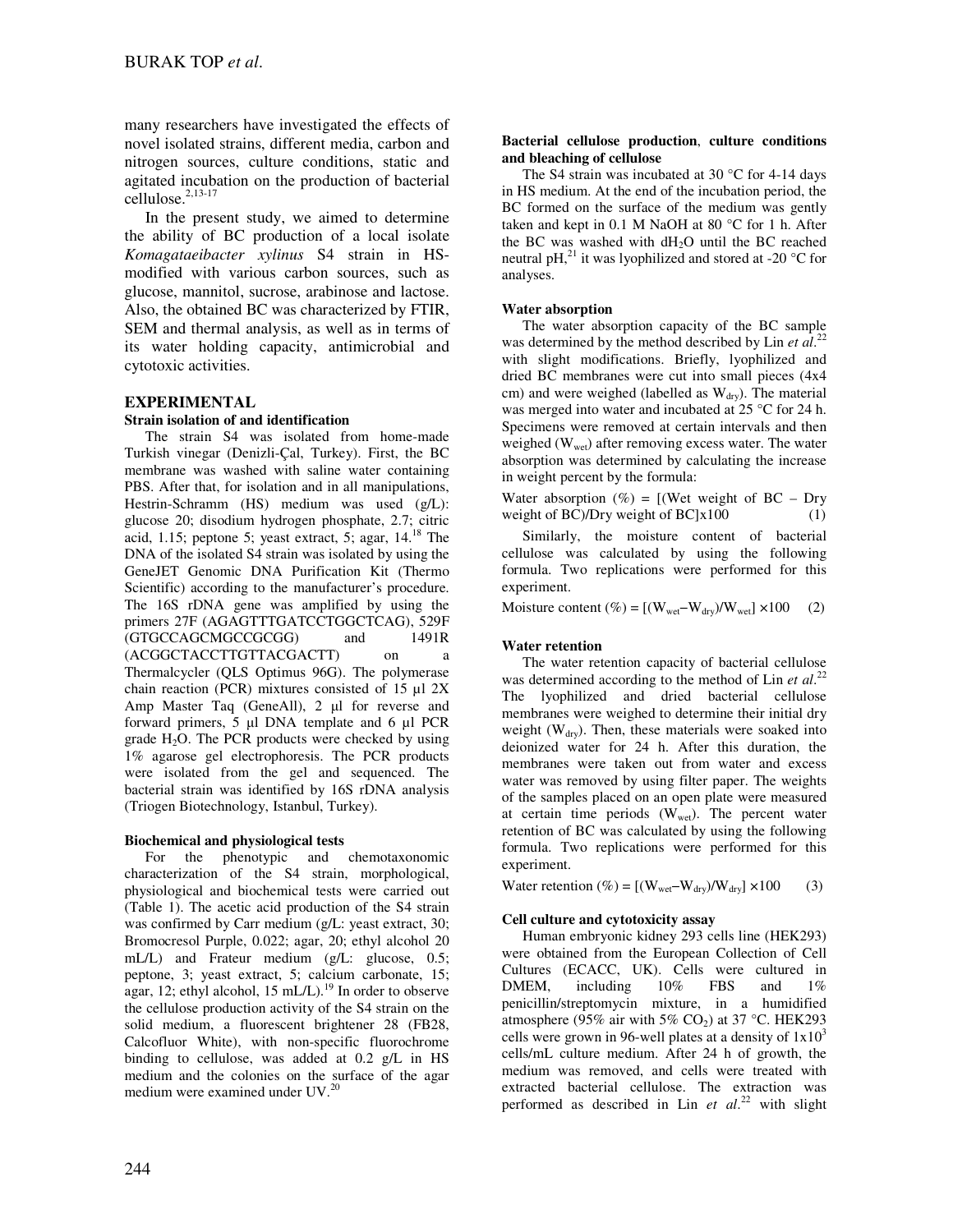modifications. Briefly, 2x2 cm cut bacterial cellulose was extracted at 37 °C for 24 h in culture media in a shaker. After 24 h, the medium was removed and filtered. An equal amount of medium without extract was added to untreated cells (control). Cellulose treated and control cells were incubated for 48 h. Following incubation, medium containing floating cells were removed, and attached cells were treated with crystal violet [0.5% (w/v) in 10% ethyl alcohol]. The dye absorbed by live cells was solubilized with sodium citrate (0.1 M in 50% ethyl alcohol). Colour intensity was determined at 630 nm. Three replicated wells were used for each experimental condition. Viability was expressed as a percentage of the control.

#### **Antibiofilm activity**

The antibiofilm activity of cellulose was determined according Jain *et al*. <sup>23</sup> TSB medium, *S. aureus* ATCC 29213 and cellulose discs (2x2 mm) were added in 96-well microplates. For biofilm production, the plates were incubated at 37 °C for 24 h. At the end of the period, the samples were washed three times with sterile PBS (phosphate buffer saline) and dried. The wells were stained for 15 minutes by 0.1% crystal violet and washed with PBS. Finally, 33% glacial acetic acid was added to each well and the absorbance at 630 nm wavelength was read by a Microplate Reader (Optic Ivymen System 2100-C). The biofilm inhibition of BC was calculated by using the following formula:

Biofilm inhibition (%) =  $[(OD<sub>final</sub> - OD<sub>initial</sub>] / OD<sub>initial</sub>]$  $x100$  (4)

#### **Antibacterial activity**

*S. aureus* ATCC 33862, *E. coli* ATCC 25922, *E. coli* O: 157 H: 7, *B. cereus* RSKK 863, *B. pumilis* NRRL-BD-142 and *E. faecalis* ATCC 19433 were used. The bacteria were obtained from Pamukkale University, Department of Biology, Bacteriology Laboratory, Bacterial Culture Collection. Firstly, the cells were incubated at 37 °C for 6-8 h in Muller Hinton Broth (MHB). After that, they were centrifuged at 3000 rpm for 10 min. The pellet was washed 2-3 times with PBS and suspended with PBS according to McFarland 0.5. Sterile cellulose discs (7.5x7.5 mm) were applied in two different ways. First, the cellulose was immersed in PBS with bacteria and removed instantly. Second, the cellulose discs were added in PBS with bacteria and incubated at 37 °C for 24 h. The discs were placed in 1 mL of sterile PBS and vortexed. Finally, 1 mL of this solution was used for serial dilutions and inoculated on solid agar. The Petri dishes were incubated at 37 °C for 24 h. At the end of the period, the colonies were counted as CFU/mL.<sup>2</sup>

## **Fourier transform infrared (FTIR) spectroscopy**

The FTIR spectra of the samples were recorded using a Bruker Vertex 70 V FTIR spectrometer (Germany), with an ATR (attenuated total reflectance) accessory unit, in the region from 400 to 4000  $cm^{-1}$  at the ambient temperature.

#### **Thermogravimetric analysis**

Thermal decomposition behaviors of the samples were carried out with Perkin-Elmer Diamond thermogravimetric analysis (TG/DTG) device. About 5 mg of a sample was placed in a ceramic pan and heated at 10 °C/min from 50 °C to 600 °C under  $N_2$ atmosphere (200 mL/min). Differential scanning calorimetry (DSC) analyses of the samples were performed using a Perkin-Elmer Pyris 6 DSC instrument. The sample was put in an aluminum pan and heated from 0  $^{\circ}$ C to 400  $^{\circ}$ C under N<sub>2</sub> atmosphere (20 mL/min).

#### **Scanning electron microscopy**

Electron microscopy analysis was carried out at PAU-ILTAM (Denizli) and Akdeniz University, Medical Faculty (Antalya).

## **Statistical analysis**

Statistical analyses were performed by using the Minitab statistical software package and the SPSS statistical package for Windows. All the results were expressed as means with their Standard Error of Means (SEM). A comparison between the two groups was performed by Student's t-test and p<0.05 was chosen as the level of significance.

## **RESULTS AND DISCUSSION**

Screening and selection of new isolates for efficient production of bacterial cellulose is one of the most important goals in producing large amounts of that material. For this reason, various microorganisms have been isolated from different sources by many researchers and their cellulose production capacity was investigated. Although numerous bacteria, such as *Rhizobium*, *Agrobacterium*, *Acetobacter*, *Salmonella* and *Alcaligenes* can synthesize cellulose, *Komagataeibacter xylinum* are the most used bacteria in cellulose production.<sup>25</sup> In other words, it may be a model cellulose-producer. Therefore, we firstly isolated a local isolate S4 from homemade grape vinegar in the current study. Some biochemical test results of the isolates are given in Table 1. It showed negative rods for gram reaction, aerobic, catalase and cellulose production positive. The isolate was inoculated on Carr and Freuter media for determining acetic acid production. At the end of the incubation, the color of Carr medium turned yellow due to the acid produced by the S4 strain and it was confirmed that it was an acetic acid bacterium (Fig. 1A and 1B). Transparent zones were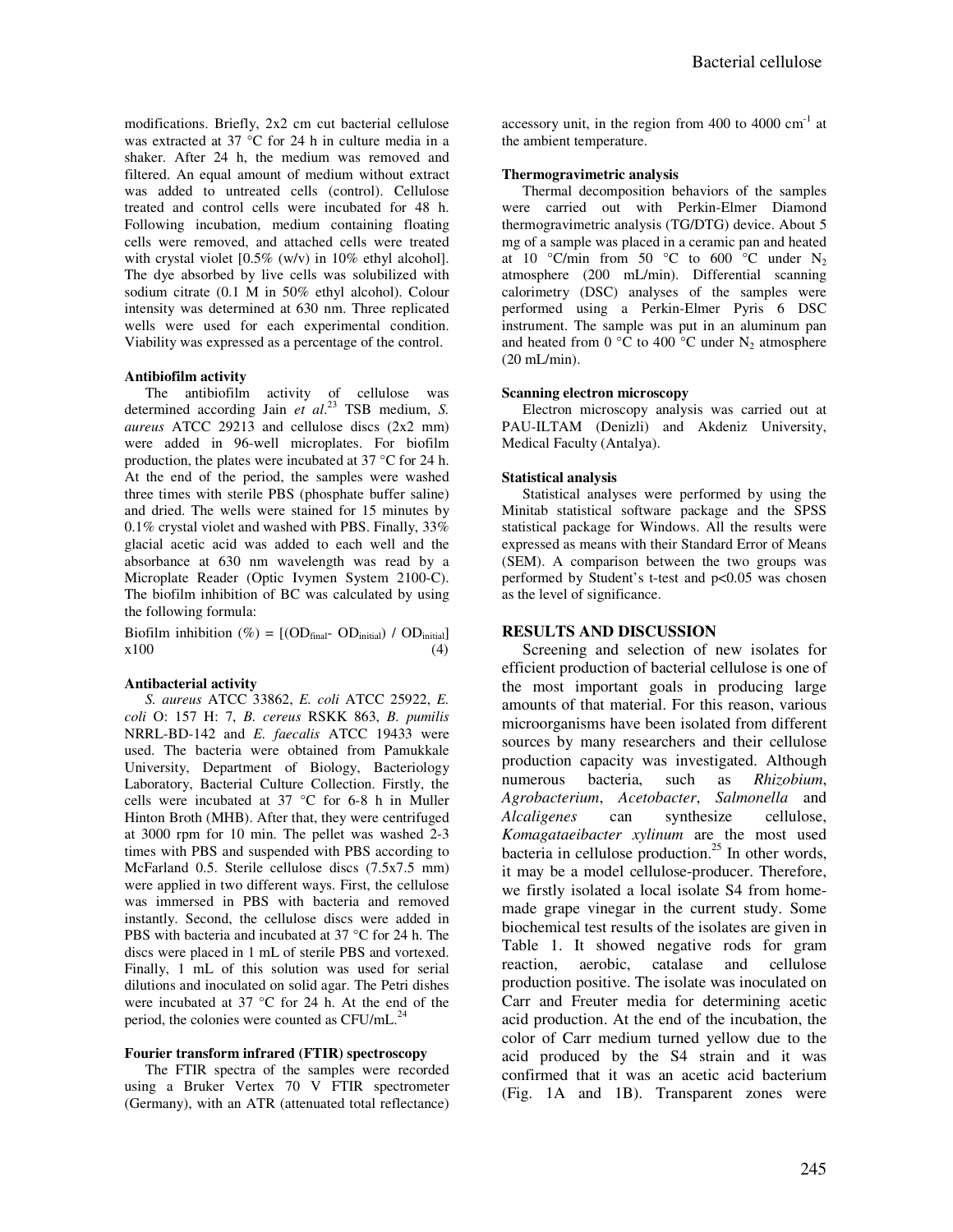observed around the colonies on Freuter medium containing  $CaCO<sub>3</sub>$  and acetic acid production was confirmed (Fig. 1C). In addition, the S4 strain was cultivated on Calcofluor agar and observed under UV light. The cellulose positive colonies glowed under UV light and separated from those that did not produce cellulose because the Flourescent brightener 28 in Calcofluor agar binds with cellulose fibers (Fig. 1D). Moreover, the 16S rDNA analysis showed that the strain S4 was 100% identical to *Komagataeibacter xylinus* (GenBank: KX216690.1 and KX216693.1).

The production of BC, a recognized multifunctional biomaterial, depends on the type of culture, oxygen, temperature, pH and culture conditions. The BC from *K. xylinum* S4 was produced in standard HS medium. The BC production and appearance are presented in Figure 2. The weight of wet BC was 51.8-52.8 g, while its dry weight was estimated as 0.43-0.735 g. The only difference was observed regarding the dry weight of BC after 14 days of incubation. There was a slightly higher than 100% increase in dry weight due to incubation (Table 2).

Table 1 Identification tests used for *K. xylinus* S4

| K. xylinus S4                       |           |
|-------------------------------------|-----------|
| Catalase                            | $\pm$     |
| Production of cellulose             | $\pm$     |
| Growth on medium containing $CaCO3$ | $\pm$     |
| Growth at $pH=2$                    | $\ddot{}$ |
| Acid formation from glucose         | $\ddot{}$ |
| Acid formation from sucrose         | $^{+}$    |
| Acid formation from fructose        | $\ddot{}$ |
| Acid formation from lactose         | $\ddot{}$ |
| Acid formation from maltose         | $\ddot{}$ |
| Oxidase                             |           |
| Indole production                   |           |
| Methyl Red                          |           |
| Voges-Proskauer                     |           |
| Utilization of sodium citrate       |           |
| $H2S$ formation                     |           |
| Urea utilization                    |           |
| Gelatin liquefaction                |           |



Figure 1: Carr (A and B), Frauter (C) and Calcofluor Agar (D) media used for isolation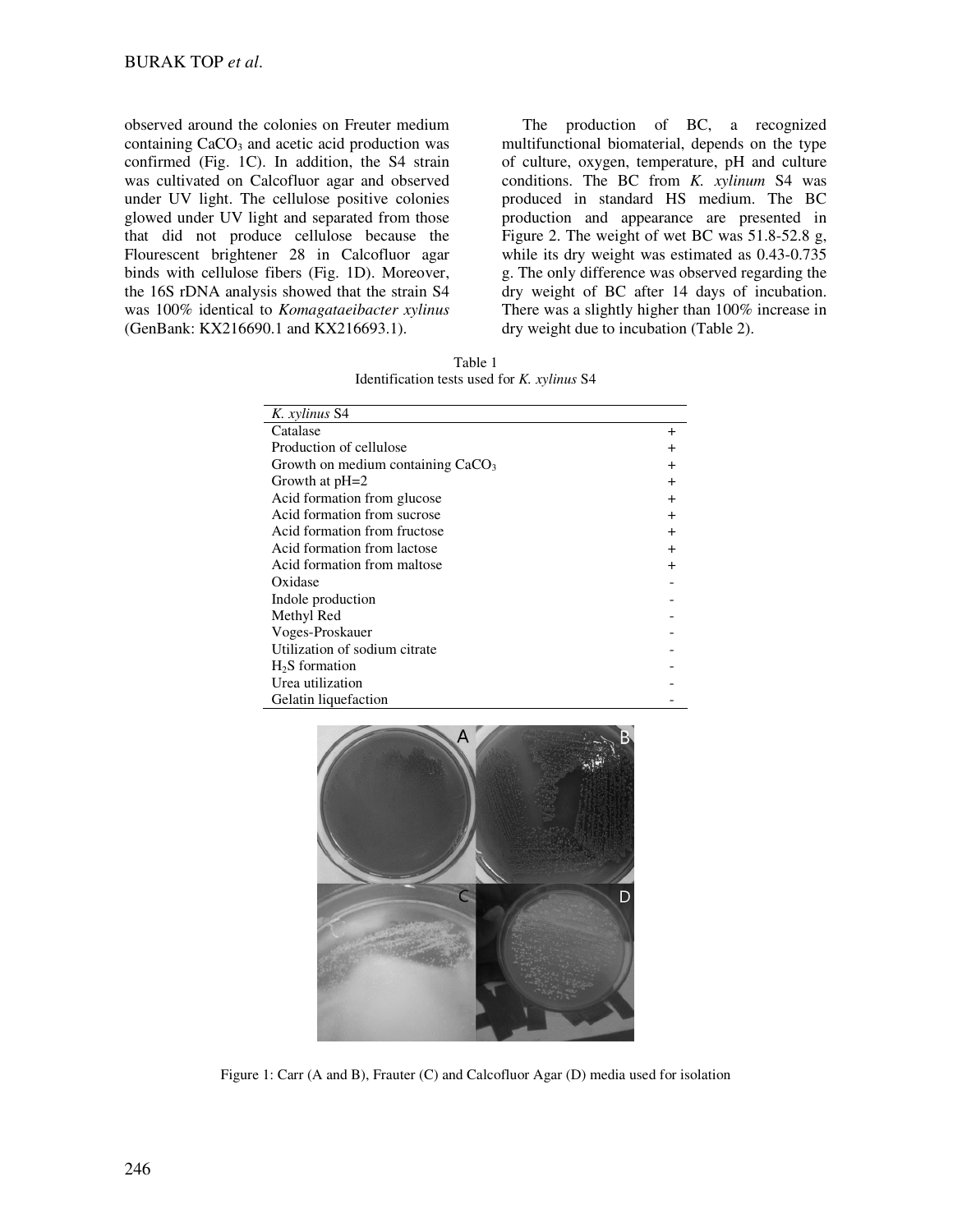

Figure 2: Images of bacterial cellulose production; A: pellicle in main source, B: bleaching of cellulose, C and D: wet and lyophilized cellulose

|  | Table 2                                                             |  |
|--|---------------------------------------------------------------------|--|
|  | Production of cellulose by <i>Komagataeibacter xylinus</i> S4 (g/L) |  |

| Incubation | Dry weight          | Wet weight           |
|------------|---------------------|----------------------|
| 5 days     | $0.6320 \pm 0.0000$ | $51.8000 \pm 0.0000$ |
| 7 days     | $0.5325 \pm 0.0205$ | $52.0520 \pm 1.5000$ |
| 10 days    | $0.4300 \pm 0.0100$ | $40.0460 \pm 0.9180$ |
| 14 days    | $0.7350 \pm 0.0850$ | $52.8035 \pm 2.6745$ |

# **Antibacterial activity**

Bacterial cellulose has many uses (*e.g*., food, cosmetics, medicine, biomedical, *etc*.). The most important reason for having such a wide area of application is undoubtedly its antimicrobial effect.<sup>26-28</sup> Therefore, the antibacterial effect of BC was investigated in our study. As seen in Table 3, the BC exhibited a strong effect in the presence of both momentary contact and 24 h contact. The antibacterial effect after 24 h contact was more efficient than after momentary contact. Figure 3 shows observations of the antibacterial effect of BC.

Numerous studies have been reported on the antibacterial effect of BC in the literature. In most of these studies, bacterial cellulose was treated with various antimicrobial agents. For example, BC obtained from *A. xylinum* was coated with

chitosan (BC-Ch) and the antibacterial effect of pure BC and BC-Ch was tested against *S. aureus* and *E. coli*. While untreated BC and BC-Ch inhibited *S. aureus* growth with 30.4% and 99.9%, respectively; *E. coli* growth was inhibited by 49.2% with untreated BC and 99.9% with BC-Ch, respectively.<sup>22</sup> In another study, lysozyme was immobilized onto bacterial cellulose nanofibers (BCNF) and the antimicrobial activity of the lysozyme against *Staphylococcus aureus*, *Escherichia coli*, *Listeria monocytogenes*, *Yersinia entrocolitica*, *Aspergillus niger* and *Saccharomyces cereviseae* was increased after immobilization.<sup>29</sup> According to Adepu and Khandelwal, $30$  bacterial cellulose modified by silver (AgBC) exhibited 99.9% antimicrobial activity sustained for 72 h against a mixed culture of both bacteria and fungi.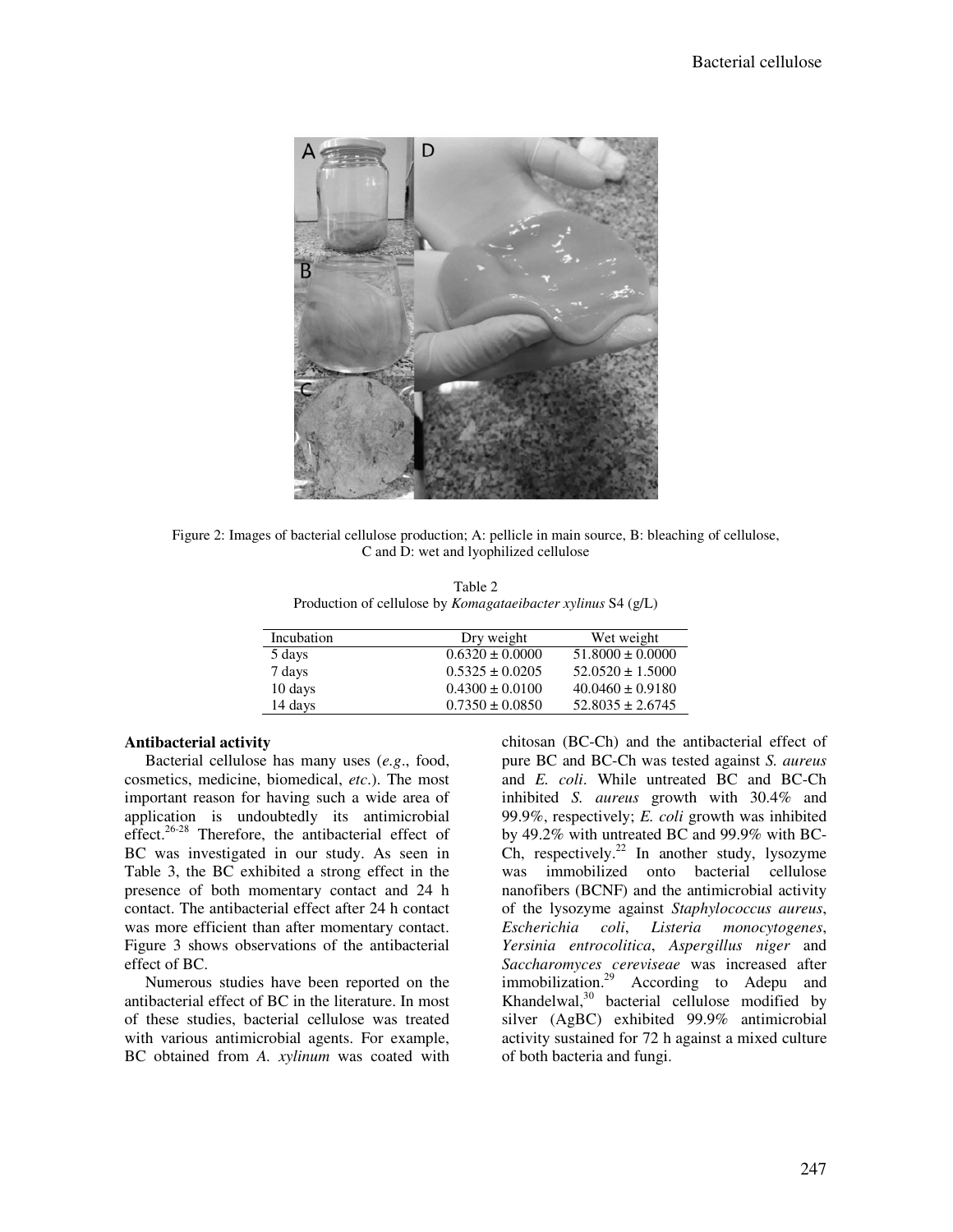| Bacteria                  | Momentary contact | 24 h   |
|---------------------------|-------------------|--------|
| S. aureus ATCC 33862      | 89.08             | 91.56  |
| <i>E. coli</i> ATCC 25922 | 98.86             | 99.99  |
| E. coli Q:157 H:7         | 99.79             | 100.00 |
| B. cereus RSKK 863        | 99.57             | 99.99  |
| B. pumilis NRRL-BD-142    | 99.26             | 99.99  |
| E. faecalis ATCC 19433    | 97.87             | 95.83  |

Table 3 Antibacterial activity results of bacterial cellulose (%)



Figure 3: Antibacterial efficacy of bacterial cellulose against *S. aureus* ATCC 33862 (1A, control; 1B, after momentary contact and 1C, 24 h contact with BC), *E. coli* O:157 H:7 (2A and 2C after momentary contact and 24 h contact with BC, respectively, 2B, control), *E. coli* ATCC 25922 (3B, control, 3A and 3C, after momentary and 24 h contact with BC)*, B. cereus* RSKK 863 (4B, control, 4A and 4C, after momentary and 24 h contact with BC), *B. pumilis* NRRL-BD-142 (5B, control, 5A and 5C, after momentary and 24 h contact with BC), *E. faecalis* ATCC 19433 (6B, control, 6A and 6C, after momentary and 24 h contact with BC)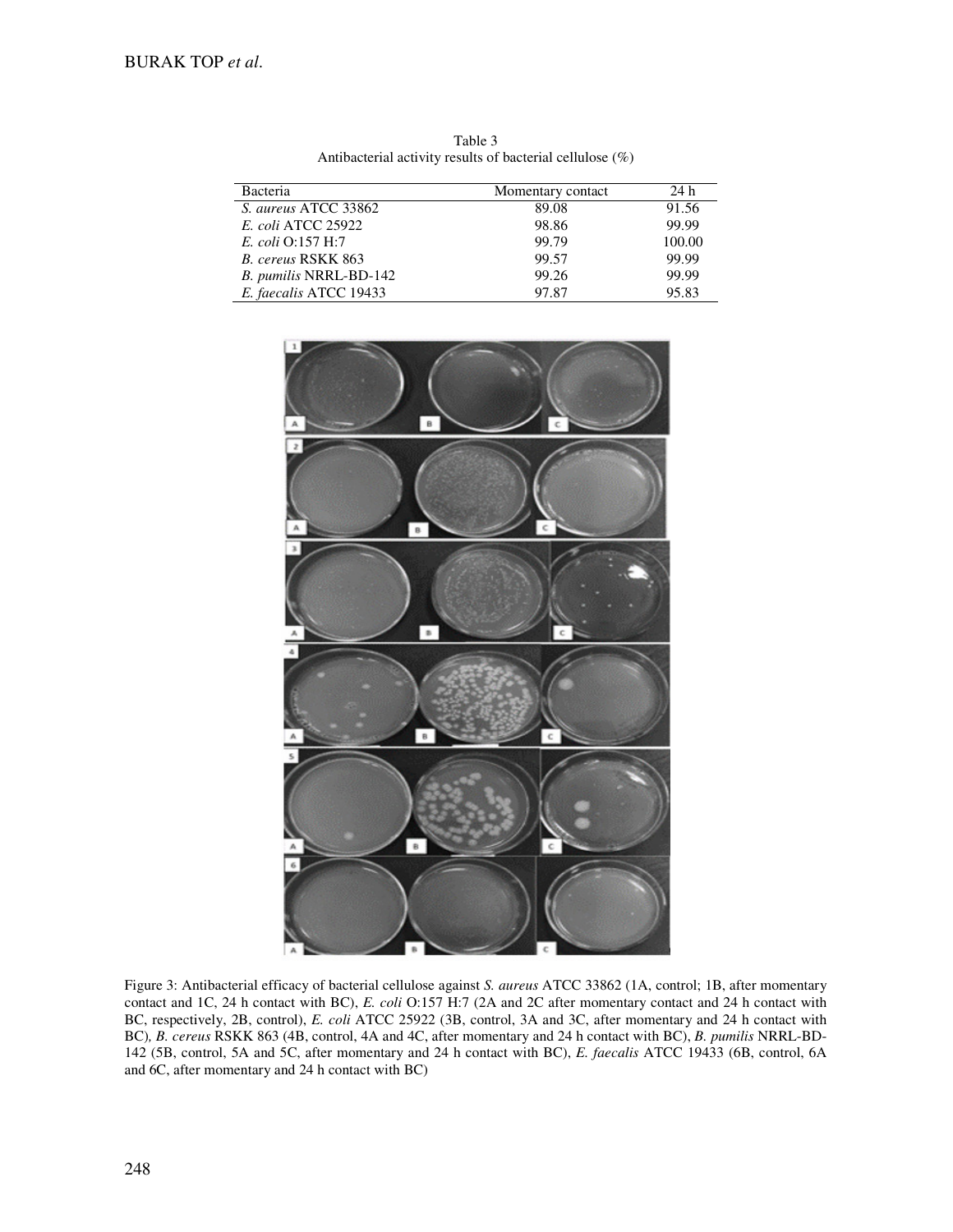Contrary to these results, BC purified from our local isolate exhibited high antibacterial activity, even without being coated with any substance. In other words, our pure BC was clearly more effective than modified BC used in the literature. According to the antibacterial screening test, it was shown that the activity of BC was good against all the used organisms (Table 3). However, *S. aureus* ATCC 33862 and *E. faecalis* ATCC 19433 were less resistant than *E. coli* ATCC 25922, *E. coli* O:157 H:7, *B. cereus* RSKK 863, *B. pumilis* NRRL-BD 142. This result means more specific interaction of BC with these bacteria. Moreover, the cell walls composition and structure of gram-positive and gram-negative bacteria are also different. That is why, the attachment of BC fibers may be strain specific.

# **Biofilm inhibition and eradication by BC**

Many bacterial infections, for example, chronic wounds, are associated with biofilms. Combating with antibiotic applications of biofilm-associated infections is more difficult because biofilm increases antibiotics resistance of pathogens. Therefore, non-antibiotics strategies are being developed to eradicate biofilm infections. Bacterial cellulose as an antibiofilm composite can be one of these alternatives.<sup>31,32</sup> In our study, the antibiofilm activity of BC was detected by using the crystal violet method. *S. aureus* ATCC 33862, *S. aureus* ATCC 29213, *E. coli* ATCC 25922, *E. coli* O:157H:7, *B. cereus* RSKK 863, *B. pumilis* NRRL-BD-142 and *E. faecalis* ATCC 19433 were used as indicator

pathogens. According to our results tabulated in Table 4, the BC inhibited only biofilms of *S. aureus* ATCC 29213. The antimicrobial and antibiofilm activity of BC modified with various antimicrobial substances were mostly screened. The rates of biofilm inhibition and eradication were of 22.05% and 9.495%, respectively. According to the literature information, there is only one article investigating the antibiofilm effect of cellulose. For example, Zhang et al. $32$ indicated that the BC-modified-tannic acid composites significantly reduced biofilm formation of *S. aureus* and *P. aeruginosa* after 24 h incubation by ∼80% and ∼87%, respectively. In the study by Krasowski et al.,<sup>31</sup> bacterial cellulose was treated with oral antiseptics and a very high antibiofilm effect was found. Contrary to Zhang et al.<sup>32</sup> and Krasowski et al.,<sup>31</sup> we tested the antibiofilm efficacy of pure BC and because of this, the antibiofilm effect was lower than the results of Zhang and co-authors, and Krasowski and co-authors. Indeed, most bacterial exopolysaccharides are not biofilm specific. SEM images of bacterial cellulose indicated cellulose fibers and pores on the surface. We considered that the antibacterial and antibiofilm effect of pure cellulose might be due to its fibrils and porous structure that attach to bacteria. This result proved the potential of our BC in biofilm inhibition, but pure BC must be modified to be used in many more applications.

Table 4 Antibiofilm effect of bacterial cellulose (%)

| S. aureus ATCC 29213 |                    |
|----------------------|--------------------|
| Biofilm inhibition   | $22.050 \pm 6.675$ |
| Biofilm eradication  | $9.495 \pm 0.808$  |

# **Cytotoxicity of bacterial cellulose**

.

The cytotoxic effect of BC was determined as described in the experimental part by using HEK293 cell line. As shown in Figure 4, the viability of cells decreased slightly because of BC treatment. However, this decrease was not found to be statistically significant. Quite similar results were observed in different studies.<sup>22,33</sup> Although a 15% decrease was observed in the BC obtained from *Acetobacter xylinum*, <sup>22</sup> our isolated BC caused an 8% decrease in cell viability. It is well established that a small decrease in viability can

be considered as safe in the application of bacterial cellulose for different purposes. In addition to the cytotoxic effects, the moisture content, water retention capacity and swelling behavior of BC were evaluated in this study. As can be seen in Figure 5, the isolated BC has a 55.3-fold swelling ratio, compared to its dry weight, after 24 h. Similarly, the moisture content was found to be of 98.2% (Fig. 6). Water retention was evaluated for 24 h in this study. Most of the water was removed from BC after 24 h (Fig. 7).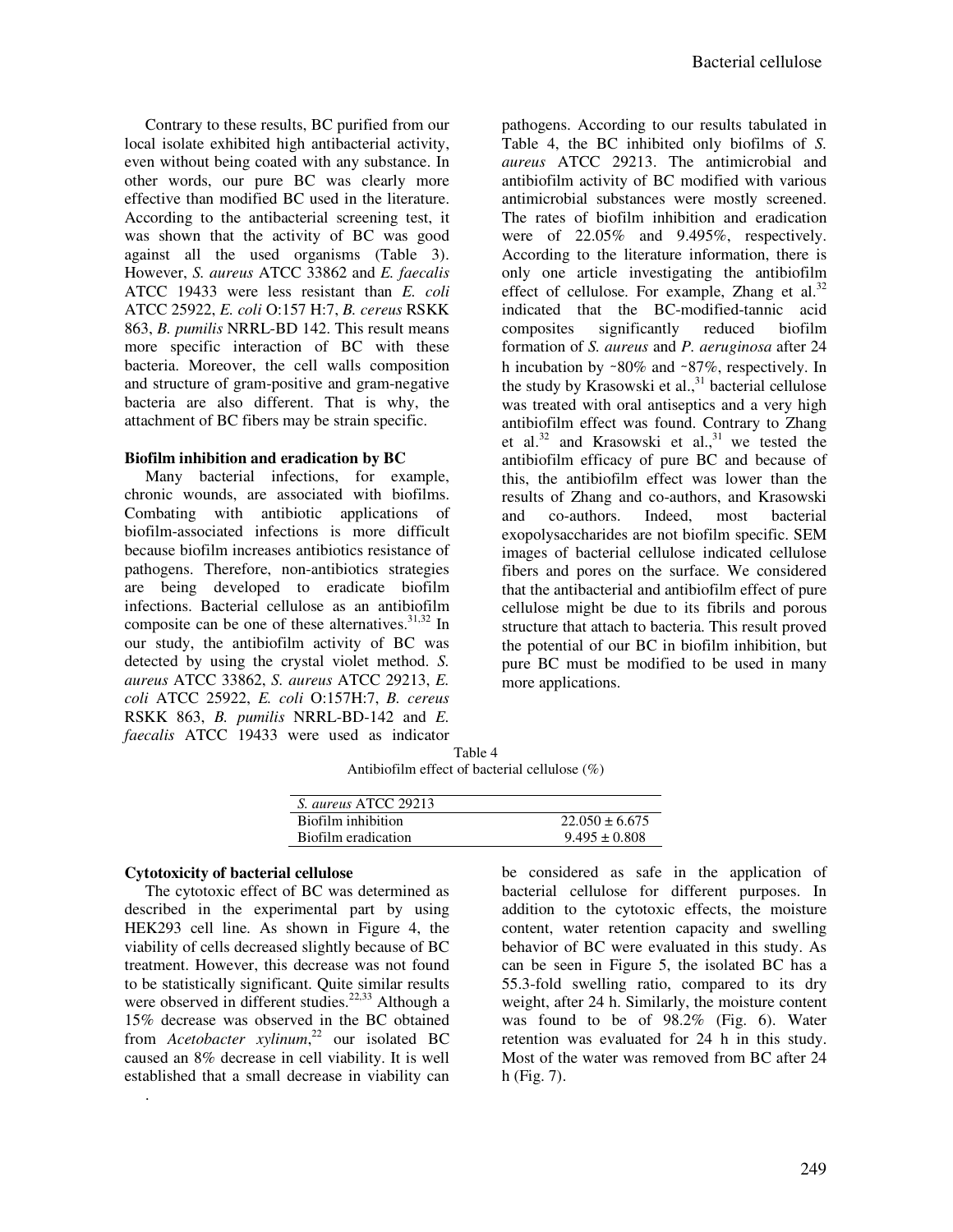

Figure 4: Cytotoxic effect of bacterial cellulose (BC) on HEK293 cells after 48 h incubation. Results are  $mean \pm SD$  values for three independent experiments



Figure 6: Moisture content of bacterial cellulose. Results are mean  $\pm$  SD values for three independent experiments

One of the possible applications of bacterial cellulose may be in wound healing. It is well known that many factors can have an influence in wound healing process, including age, sex, moisture, infection. $34,35$  To increase this physiological process, natural and synthetic materials have been examined for their usage potential as wound dressings. One of the materials that can be used for this purpose is cellulose. It is found extensively in plants and produced by bacteria as well. Although their chemical nature is the same, their microstructures are different.<sup>36</sup> Our results showed that BC can maintain a moisture environment around the wound and can help the wound healing process. Isolated bacterial celluloses from different sources showed similar results, as described previously.<sup>22,37</sup> All these results showed that BC may have potential in contributing to the wound healing process. Further experiments, such as *in vivo* animal tests, will be required to clarify the role of BC in wound healing.

## **FTIR analysis**

Fourier transform infrared spectroscopy (FTIR) analysis provides important information



Figure 5: Swelling ratio of bacterial cellulose. Results are mean  $\pm$  SD values for three independent experiments



Figure 7: Water retention capacity of bacterial cellulose. Results are mean  $\pm$  SD values for three independent experiments

about the existence of functional groups in a molecule, polymer, or composite material.<sup>38-40</sup> FTIR analysis was used to detect functional groups and the binding properties of these groups in the cellulose samples (Fig. 8). Stretching vibrations of the hydroxyl groups (−OH) of the samples, due to hydrogen bonds formation, appeared as a broad absorption band around 3400-  $3300 \text{ cm}^{-1}$ . The absorption bands that appeared around 2950-2850  $cm^{-1}$  are probably related to the C−H asymmetric/symmetric stretching vibrations of methylene  $(CH_2)$  and methyl  $(CH_3)$ groups. The stretching vibration of the carbonyl (C=O) group of proteins and lipids can be easily recognized at  $1727 \text{ cm}^{-1}$ . The peaks in the range of 1426 and 1315  $cm^{-1}$  possibly belong to the bending vibrations of  $CH<sub>2</sub>$  and C–H groups of polysaccharides. The stretching vibration of the C−O group was observed at 1159 cm−1. The absorption bands around  $1000-1200$   $cm^{-1}$  are attributed to the existence of C−O and C−O−C functional groups of the pyranose ring. The other vibration peaks observed for the commercial cellulose and main source material used in the study (BC) are assigned to –C–H out-of-plane bending  $(896 \text{ cm}^{-1})$ , and  $-\text{OH}$  out-of-plane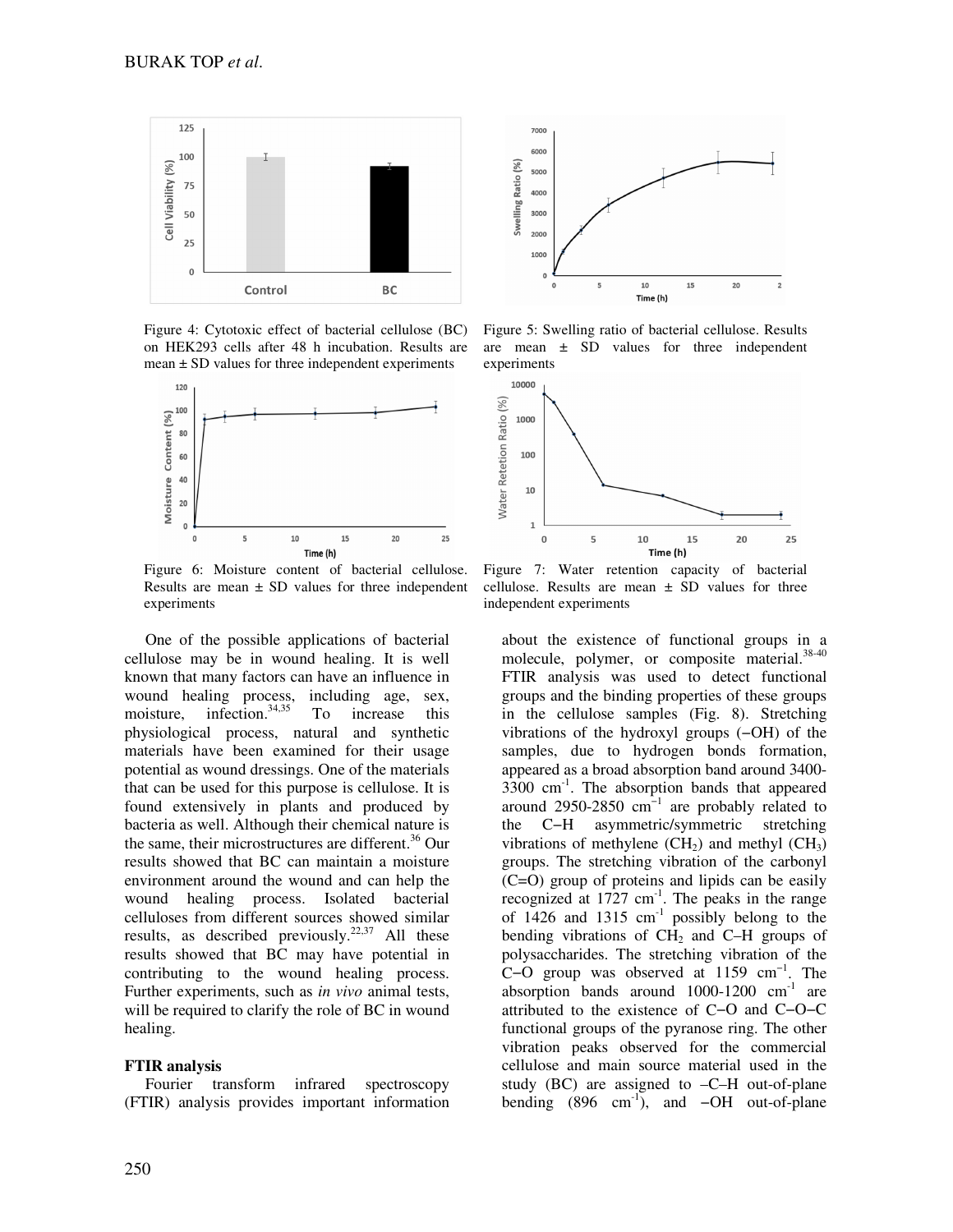bending  $(666-619 \text{ cm}^{-1})$ . Both absorption bands are typical of the cellulose structure, with a few exceptions in the case of the main source (BC) spectra. The absorption band around 1640 cm<sup>-1</sup>, which exhibited higher peak intensity in the spectrum of the main source (BC), compared to that of commercial cellulose, is due to absorbed water. Moreover, the peak at  $1552 \text{ cm}^{-1}$ , which corresponds to protein amide II absorption, disappeared in commercial cellulose.<sup>41</sup> This is thought to be the result of insufficient purification applied to the main source. All the above characteristics of the FTIR spectra provide evidence of BC synthesis.

## **Thermogravimetric analysis**

Thermogravimetric analyses (TGA) of the samples were accomplished in order to detect the thermal decomposition behavior of the samples during the thermochemical transformation. Since TGA results are dependent on many parameters, including geometries of samples, the amount of sample and heating rate, these parameters were kept the same during the analysis. The decrease in the mass of the samples was determined and the thermogravimetric (TGA) and differential thermal analysis (DTG) curves are given in Figures 9 and 10. In addition, some results obtained from the TGA and DTG curves while heating samples to 550 °C, such as the initial temperature of decomposition, the end temperature of the decomposition, the maximum decomposition temperature and the carbonaceous residue after pyrolysis, are given in Table 5.

The thermal decomposition steps of the samples occur mainly due to the dehydration and depolymerization of the polymeric structures. $42$ As can be seen from the figures, the dehydration step occurs between 50 °C-145 °C, due to the loss of absorbed water in the samples, which is consistent with previous reports. $43-46$  BC mainly shows moderate thermal stability under the applied conditions and its decomposition occurs rapidly between  $250$  °C-350 °C.<sup>47</sup> The main decomposition step, with a higher percentage mass loss, occurred between 215 and 310 °C in the samples. It is observed that the second degradation step starts at temperatures between 215 and 228  $\degree$ C, as can be seen from the figures given. In addition, the DTG curves obtained from the thermal analysis of the samples show that the maximum weight loss rate of this degradation is recorded between 272.72-287.46 °C temperatures. The temperature values at which degradation ends in samples obtained with different carbon sources are between 288 °C and 326 °C, as shown in the table. These values are relatively low when compared with the literature results. $45,46,48.50$ 

Some structural parameters, such as the orientation, crystallinity and molecular weight of cellulose fibers, affect the thermal degradation behavior.<sup>46</sup> Besides these structural parameters, reasons such as the cleaning procedure used in the purification of the samples, the method of preparing the samples for thermal analysis, the morphology of the samples, the sample size, *etc*., can affect the thermal degradation behavior.<sup>51</sup>



Figure 8: FTIR spectra of main source and synthetic cellulose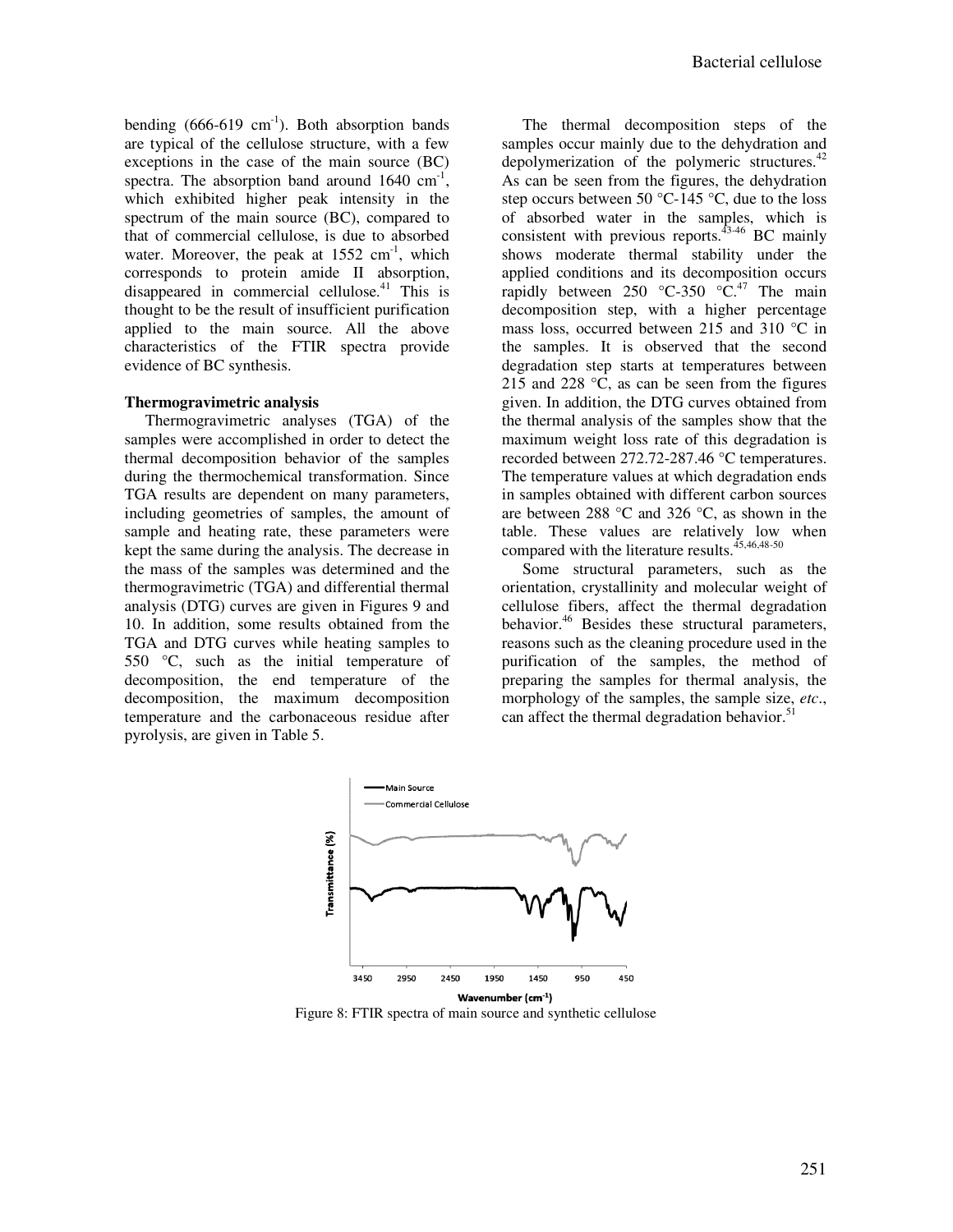

and main source

Table 5 Some results read from TGA-DTG curves of BC samples produced in HS medium with different carbon source of *Komagataeibacter xylinus* S4 bacteria

| Carbon source | $\sim$<br>m.<br>onset | $-$ offset $\cdot$ | $\sim$<br>$\pm$ max | Pyrolysis residue at 550 °C $(\%)$ |
|---------------|-----------------------|--------------------|---------------------|------------------------------------|
| Main source   | 214.49                | 325.84             | 287.46              | 36.8                               |
| HS medium     | ววร วว                | 288.1              | רד רדר              | 34.19                              |

According to the literature mentioned above, this relative deviation is thought to be mainly due to the method of purification of the samples, as it was observed that the degradation step of the samples obtained by changing the washing procedure applied in cleaning them in another part of the study was more compatible with the results found in the literature. The accuracy of this evaluation is supported by the high residual pyrolysis values recorded after the samples are heated to 550 °C.

## **SEM analysis**

Figure 11 presents the morphology of cellulose pellicles obtained from *Komagataibacter xylinus*

S4. Although the reticular structure of the cellulose pellicles in the main source and pure BC was similar, the fibril thickness was different. The fibrils of pure BC were thinner than those of the pellicles in the main source. Moreover, the main source was more compact in the background, and the fibril distribution was infrequent. The interfacial adhesion was very intense in BC. Jung *et al*. <sup>52</sup> reported that the BC samples had reticulated structure consisting of ultra-fine cellulose fibrils. *Acetobacter xylinum* cellulosic fibrils were similar to pure microcrystalline cellulose fibrils. $53$  Thus, the morphological structure of our cellulose was not different from that described in the literature.



Figure 11: Images of BC from *K. xylinus* S4 (A – the main source from which strain S4 was isolated, and B – BC obtained from HS medium)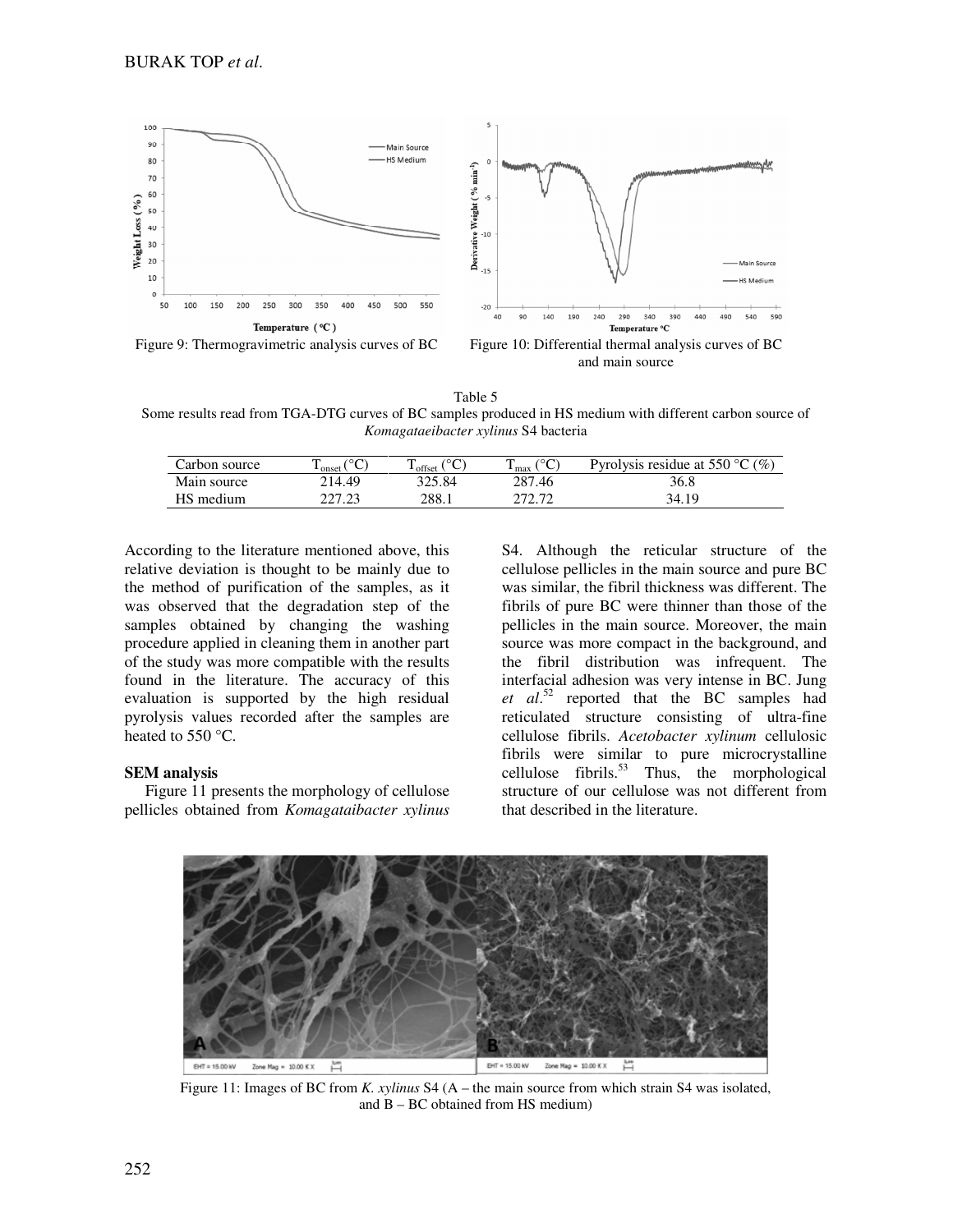# **CONCLUSION**

The antibacterial, antibiofilm and cytotoxic activity, as well as moisture content, water retention capacity and swelling behavior of BC produced by *Komagataeibacter xylinus* were studied for the first time in the present study. Physical properties were determined by FTIR and thermal analysis. SEM results verified the fibril network structure of BC. The antibiofilm effect of BC was remarkable. This effect should be investigated in more detail, especially against various pathogens. In future studies, the antibiofilm effect of BC can be enhanced by modifying cellulose. Moreover, it has no cytotoxic effect. The moisture content, water retention capacity and swelling behavior of the isolated BC showed that it maintained the moisture environment constant, and it may be used for many medical applications. Further experiments will be required to test this hypothesis.

*ACKNOWLEDGMENTS*: The authors thank Pamukkale University Scientific Research Projects Coordinator (Project numbers 2017FEBE018 and 2018HZDP013) for financial support.

# **REFERENCES**

<sup>1</sup> H. Toyosaki, T. Naritomi, A. Seto, M. Matsuoka, T. Tsuchida *et al*., *Biosci*. *Biotech*. *Biochem*., **59**, 1498 (1995), https://doi.org/10.1271/bbb.59.1498

<sup>2</sup> V. T. Nguyen, B. Flanagan, M. J. Gidley and G. A. Dykes, *Curr*. *Microbiol*., **57**, 449 (2008), https://doi.org/10.1007/s00284-008-9228-3

<sup>3</sup> A. G. Matthysse, *J*. *Bacteriol*., **154**, 906 (1983), https://jb.asm.org/content/154/2/906.short

D. R. Nobles, D. K. Romanovicz and R. M. Brown<br>Plant Physiol.. **127.** 529 (2001). Jr., *Plant Physiol*., **127**, 529 (2001), https://doi.org/10.1104/pp.010557

<sup>5</sup> C. Napoli, F. Dazzo and D. Hubbell, *Appl*. *Microbiol*., **30**, 123 (1975), https://aem.asm.org/content/30/1/123.short

<sup>6</sup> C. Solano, B. García, J. Valle, C. Berasain, J. M. Ghigo *et al*., *Mol*. *Microbiol*., **43**, 793 (2002), https://doi.org/10.1046/j.1365-2958.2002.02802.x

<sup>7</sup> A. H. Basta and H. El-Saied, *J*. *Appl*. *Microbiol*., **107**, 2098 (2009), https://doi.org/10.1111/j.1365- 2672.2009.04467.x

<sup>8</sup> Y. Z. Wan, H. Luo, F. He, H. Liang, Y. Huang *et al*., *Compos*. *Sci*. *Technol*., **69**, 1212 (2009), https://doi.org/10.1016/j.compscitech.2009.02.024

<sup>9</sup> D. Ciechańska, *Fibres Text*. *East*. *Eur*., **12**, 69 (2004), http://www.fibtex.lodz.pl/48\_18\_69.pdf

<sup>10</sup> S. Zang, R. Zhang, H. Chen, Y. Lu, J. Zhou *et al*., *Mater*. *Sci*. *Eng*. *C*, **46**, 111 (2015), https://doi.org/10.1016/j.msec.2014.10.023

L. Rozenberga, M. Skute, L. Belkova, I. Sable, L. Vikele *et al*., *Carbohyd*. *Polym*., **144**, 33 (2016), https://doi.org/10.1016/j.carbpol.2016.02.025

<sup>12</sup> A. Svensson, E. Nicklasson, T. Harraha, B. Panilaitisa, D. L. Kaplan *et al*., *Biomaterials*, **26**, 419  $(2005)$ ,

https://doi.org/10.1016/j.biomaterials.2004.02.049

<sup>13</sup> F. Mohammadkazemi, M. Azin and A. Ashori, *Carbohyd*. *Polym*., **117**, 518 (2015), https://doi.org/10.1016/j.carbpol.2014.10.008

<sup>14</sup> F. Cakar, A. Katı, I. Özer, D. D. Demirbag, F. Sahin *et al*., *Biochem*. *Eng*. *J*., **92**, 35 (2014), https://doi.org/10.1016/j.bej.2014.07.002

<sup>15</sup> S. Bae, Y. Sugano and M. Shoda, *J. Biosci. Bioeng.*, **97**, 33 (2004), https://doi.org/10.1016/S1389- 1723(04)70162-0

<sup>16</sup> C. Castro, I. Cleenwerck, J. Trcek, R. Zuluaga, P. De Vos *et al*., *Int*. *J*. *Syst*. *Evol*. *Microbiol*., **63**, 1119 (2013), https://doi.org/10.1099/ijs.0.043414-0

<sup>17</sup> P. Carreira, J. A. S. Mendes, E. Trovatti, L. S. Serafim, C. S. R. Freire *et al*., *Bioresour*. *Technol*., **102**, 7354 (2011), https://doi.org/10.1016/j.biortech.2011.04.081

<sup>18</sup> S. Hestrin and M. Schramm, *Biochem*. *J*., **58**, 345 (1954), https://doi.org/10.1042/bj0580345

K. C. Fugelsang and C. G. Edwards, "Wine Microbiology Practical Applications and Procedures", Springer, US, 2007, https://doi.org/10.1007/978-0-387- 33349-6

B. E. Rangaswamy, K. P. Vanitha and B. S. Hungund, *Int*. *J*. *Polym*. *Sci*., **2015**, 8 (2015), https://doi.org/10.1155/2015/280784

A. B. McKenna, D. Mikkelsen, W. J. Bernhard, M. J. Gidley and N. W. Menzies, *Cellulose*, **16**, 1047 (2009), https://doi.org/10.1007/s10570-009-9340-y

W. C. Lin, C. C. Lien, H. J. Yeh, C. M. Yu and S. H. Hsu, *Carbohyd*. *Polym*., **94**, 603 (2013), https://doi.org/10.1016/j.carbpol.2013.01.076

<sup>23</sup> A. Jain and A. Agarwal, *J*. *Microb*. *Meth*., **76**, 88  $(2009)$ , https://doi.org/10.1016/j.mimet.2008.09.017

U. A. Sezer, V. Sanko, Z. N. Yuksekdag, D. Uzundağ and S. Sezer, *Cellulose*, **23**, 3209 (2016), https://doi.org/10.1007/s10570-016-1000-4<br>25 J Wang J Tayakoli and Y Tang

<sup>25</sup> J. Wang, J. Tavakoli and Y. Tang, *Carbohyd*. *Polym*., **219**, 63 (2019), https://doi.org/10.1016/j.carbpol.2019.05.008

<sup>26</sup> R. Jonas and L. F. Farah, *Polym*. *Degrad*. *Stabil*., **59**, 101 (1998), https://doi.org/10.1016/S0141-  $3910(97)00197-3$ 

A. Budhiono, B. Rosidi, H. Taher and M. Iguchi, *Carbohyd*. *Polym*., **40**, 137 (1999), https://doi.org/10.1016/S0144-8617(99)00050-8

<sup>28</sup> G. F. Picheth, C. L. Pirich, M. R. Sierakowski, M. A. Woehl, C. N. Sakakibara *et al*., *Int*. *J*. *Biol*. *Macromol*., **104**, 97 (2017), https://doi.org/10.1016/j.ijbiomac.2017.05.171